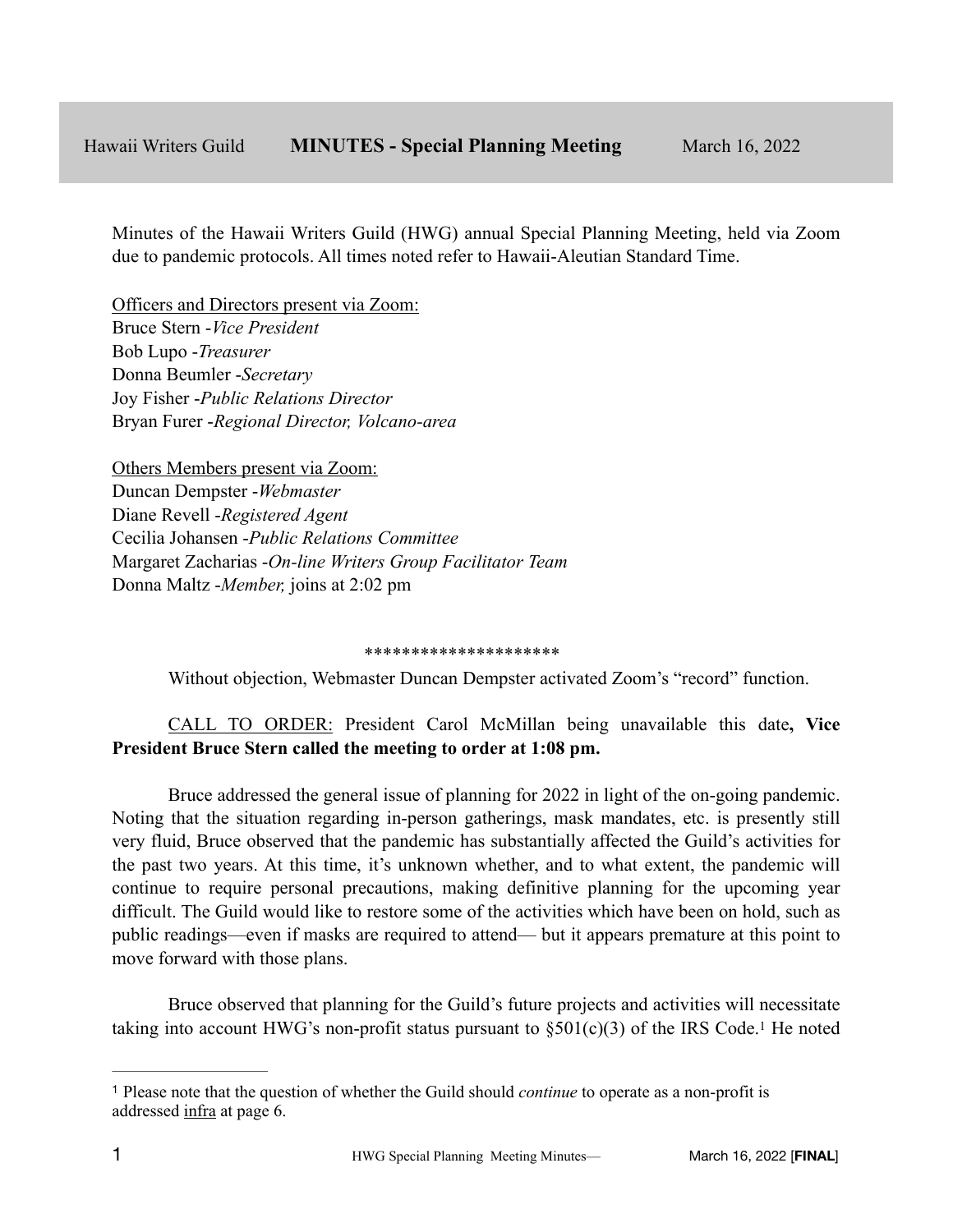that, because the transition to a non-profit organization resulted in the Guild's decision not to participate in the promotion of book sales for its members, some members felt that HWG no longer offered the support they were seeking, believing that one of the Guild's major purposes is to assist its members in selling their books.

Bruce then reviewed the original goals of the Guild upon its formation in 2017, as stated in its "mission statement" accompanying the application for non-profit status, as well in the Guild's promotional trifold brochure. Some of the basic goals included supporting the community of writers in the Hawaiian Islands, providing opportunities to engage with the public, promoting artistic awareness and literacy, and enriching the community through the written word. In this regard, it was again noted that the pandemic has restricted many of the Guild's traditional activities, such as public readings and workshops.

Review of Current Projects- Website, YouTube Programs, In-person Readings, and Informational Tables:

Within this general planning framework, Bruce provided members with an opportunity to review existing HWG programs and activities.

Webmaster Duncan Dempster reported that he has posted the Guild's literary journal (3rd edition) and its newsletter (2nd issue) to the website. These time-consuming projects having been completed, the website is essentially now self-maintaining, although he does occasionally find a technical glitch which requires his attention. Duncan would like to find a member who is willing to learn the art of website management, and hopes to identify someone who is willing to take over for him when he is ready to step down.

In the absence of Events Director Johnson Kahili, Joy discussed the YouTube program featuring readings by members which had been spearheaded by Johnson, *Hawaii Writers Showcase*. It was agreed that, if pandemic protocols do permit gatherings this year, the Guild would like to return to in-person readings which are open to the public. However, it would be ideal to maintain the on-line readings as well; *Hawaii Writers Showcase* has been well-attended.

Joy emphasized the need to recruit people who are willing to facilitate these programs, especially as maintaining a web presence **and** re-establishing in-person readings will require more active participation by members willing to assist. It was noted that, in the past, Carol has been helpful in implementing public readings, and the Guild hopes to look to Carol for her continued assistance in this regard.

Bruce reiterated that the Guild should move in the direction of continuing to produce *Hawaii Writers Showcase* and other YouTube productions, but that this requires the participation of members with the necessary technical skills. Bruce also emphasized the importance of public readings (when pandemic protocols allow), and noted that these in-person readings should also be recorded for posting to Facebook and to the Guild's YouTube channel.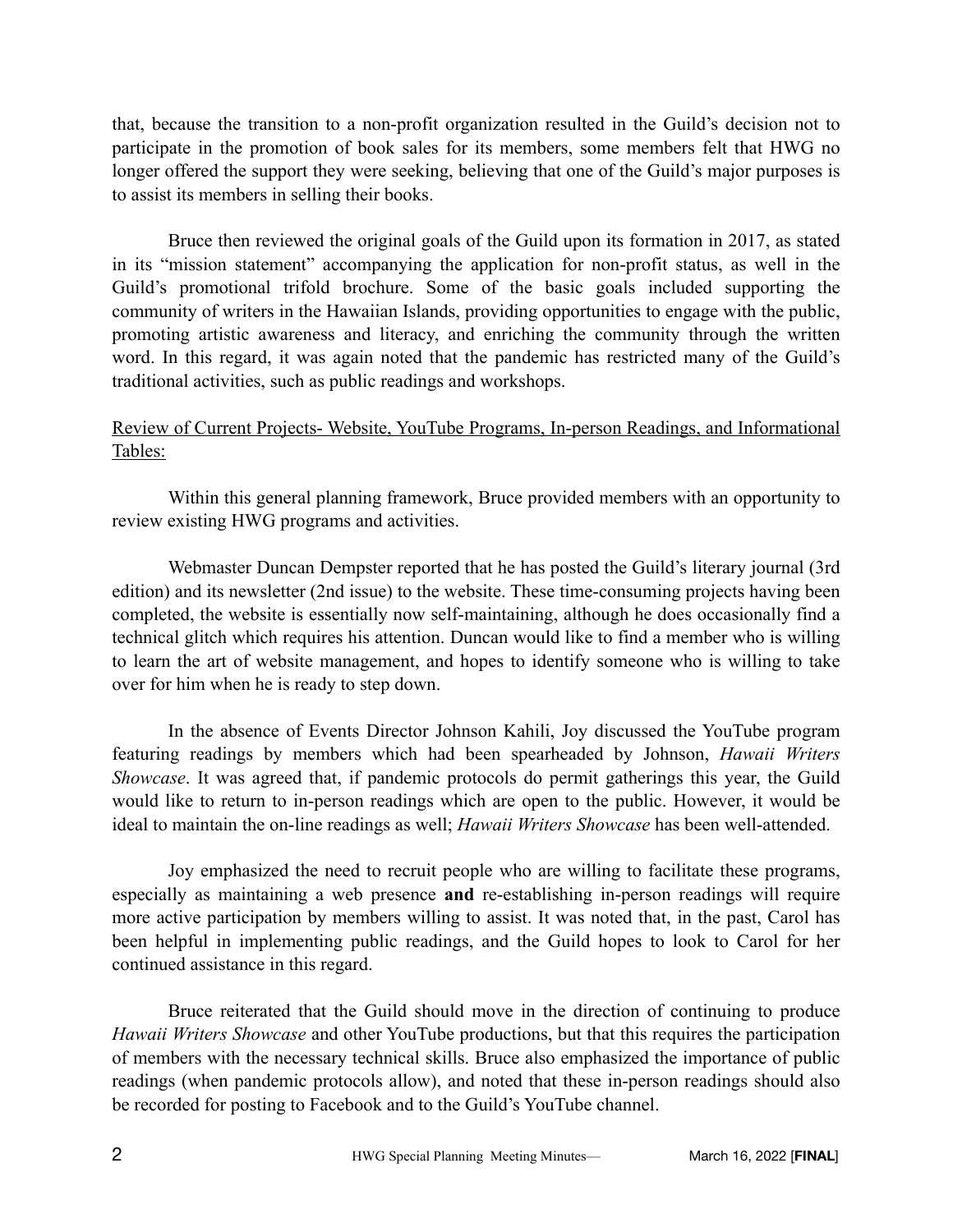Reference was made to the Guild's informational tables, typically manned by Guild members at the King Kamehameha Hotel in Kona (Christmas in July and Christmas Crafts Fair) and at the Cherry Blossom Festival in Waimea (which was cancelled again this year due to the pandemic). It was noted that these activities require an expenditure for which that the Guild does budget. The discussion then focused on a theme which continued throughout the planning meeting: the very real need to engage more members to take on responsibility for organizing activities, staffing informational tables, emceeing public readings, and otherwise more actively participating in leadership roles. Joy noted that many of these activities fall under the auspices of the Guild's events director. Should Johnson be unable to continue as events director, HWG will look to its members to find a volunteer willing to fill this position. Joy also advised that the informational trifold brochure will need to updated, and she offered her expertise in this regard. Finally, it was noted that the Guild's YouTube production *Inside the Writers Studio*, formerly hosted by Eila Algood, is not currently active.

#### Review of Current Projects- *Latitudes, 3rd ed.,* and *Member News*:

Bob Lupo was pleased to announce the February 28th launch of the Guild's on-line Literary Review *Latitudes, 3rd edition*. He noted that changes made to the process this year (e.g., a larger selection committee) resulted in some challenges not previously encountered; however, overall, the new process resulted in a rewarding experience. The review reflects diverse and superior quality writing from 28 Guild members. Bob was also happy to see that more submissions were accepted this year than last, and that members who had never submitted before did so this year. For next year's edition, Bob would like to see the current changes to the process, such as co-genre editors and a larger selection committee, remain. He'd also like to see the submission window open up a little earlier next year.

Duncan suggested, to unanimous agreement, that greater emphasis should be paid next year on including audio and/or video versions of the accepted submissions.

Bob extended his gratitude to the Guild's Webmaster Duncan Dempster, and acknowledged Duncan's extraordinary diligence in, once again, bringing *Latitudes* to life via the Guild's website. In addition, Bob acknowledged Laura Burkhart, Margaret Zacharias, Joy Fisher, and the entire *Latitudes* selection committee for their hard work and personal commitment to this important project.

Additionally, the second issue of the Guild's newsletter, *Member News*, was posted to the website on March 11, 2022. The newsletter is a result of the dedication, diligence, and creative vision of Joy Fisher and Cecilia Johansen. Joy extended her gratitude to Cece for her assistance with the newsletter, and to Duncan for utilizing his vast computer skills to bring *Member News* to the screen via the Guild's website in record time. In addition to feature articles and a genre column, the newsletter is the place to read about new members and to find out who published what recently. Joy hopes to be able to produce the newsletter twice per year.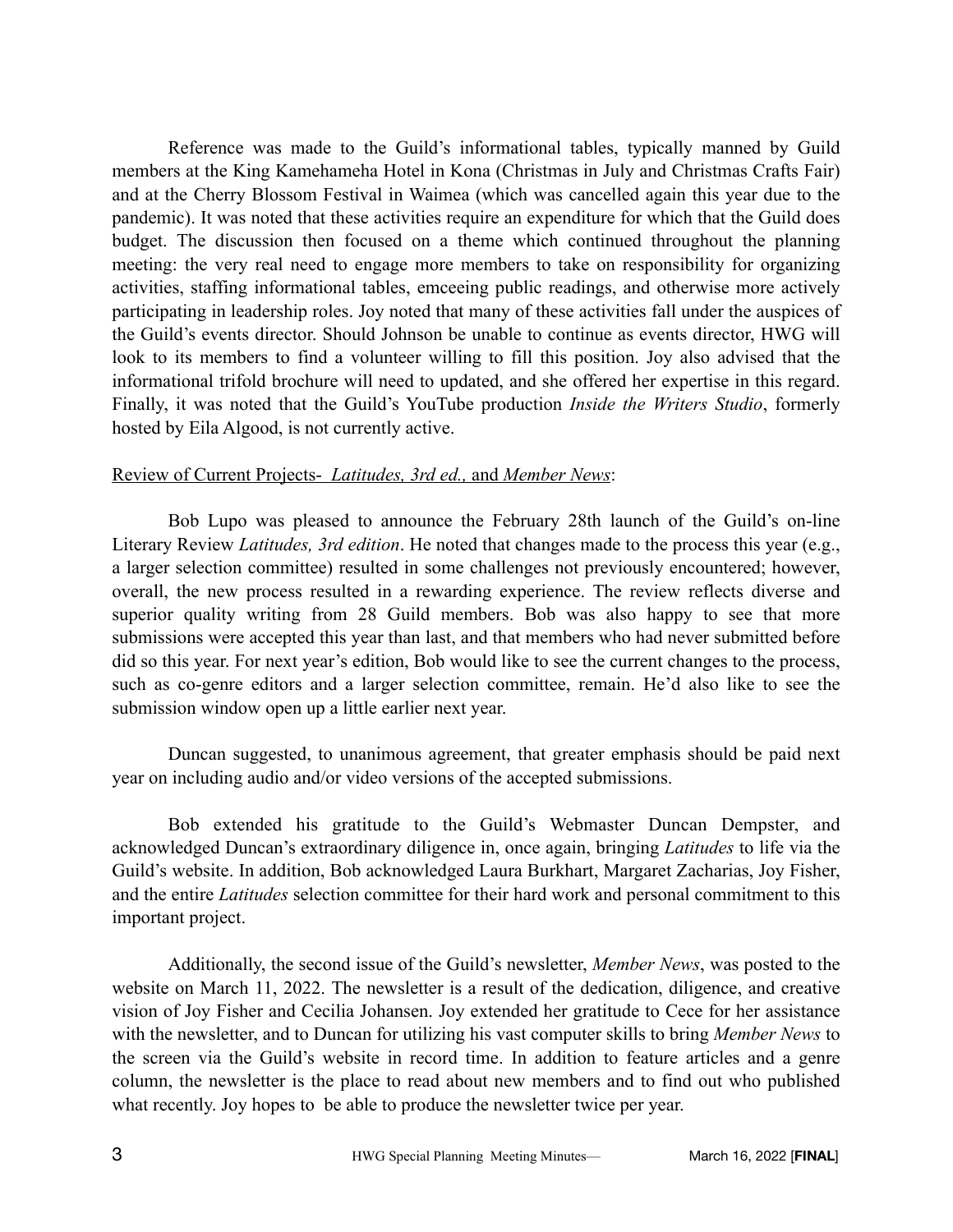Cece inquired as to whether members could purchase advertising in the newsletter in order to sell their books. This query was unable to be answered, absent additional consideration, as well as research into the rules pertaining to non-profit organizations. She also suggested adding links to members' blogs and websites in the newsletter, and including a book review column wherein books by members are reviewed. These suggestions were well-received. Cece observed that the past practice of staffing tables at events to sell members' books was not helpful to off-island members, and that her suggestions could allow for more equitable support without running afoul of non-profit rules. Bruce reiterated that the purpose of the Guild's informational tables is to promote HWG, and not to sell books. Joy noted that the Guild would like to establish a book club, which could well tie-in to a book review column.

Bryan noted that the Volcano-area writers plan to produce a podcast after their anthology is published, and proposed that HWG also consider it's own podcast.

Margaret extended an offer to participate as a book reviewer, and this discussion led more fully to the consideration of an earlier proposal that the Guild establish a book club which would focus on members' books. She recalled that Virginia Fortner and Donna Maltz may have previously expressed an interest in organizing and facilitating a book club.

On the issue of members who've published books, Bryan proposed creating a print catalogue of all of the books published by members. On this note, Joy mentioned that *Member News* does include stories which highlight all members who have recently published. Bruce opined that a print catalogue could be cost-prohibitive, but that it would be fairly straightforward to prepare a digital-format catalog and post it to the website. Duncan made mention of the "Gallery" section of the Guild's website, which is a photo array of the covers of members' published works. The array is about 75-80% complete at this time, and can serve to operate as a "catalogue" until Bryan's proposal can be explored in greater detail.

## Review of Current Projects- Opt-in E-mail List and Mentorship:

Bruce referenced the "opt-in" e-mail list which he created for those members who wish to share their e-mail contact information with other members. He reiterated that this list is not to be used for promotional or commercial purposes. Rather the list is intended to be a vehicle for members to reach out to others for mentorship, support, and/or advice regarding their writing projects. Bruce expects to generate an updated opt-in list next month, and notes that about twothirds of guild members have "opted-in."

#### Review of Current Projects - Radio Theatre Podcast and Regional Report [Volcano-area]:

Bryan referenced the anthology which the Volcano-area writers are in the process of publishing, and shared the completed cover art. Once the anthology is published, he and his colleagues will move on to develop a radio theatre podcast. They are in search of a venue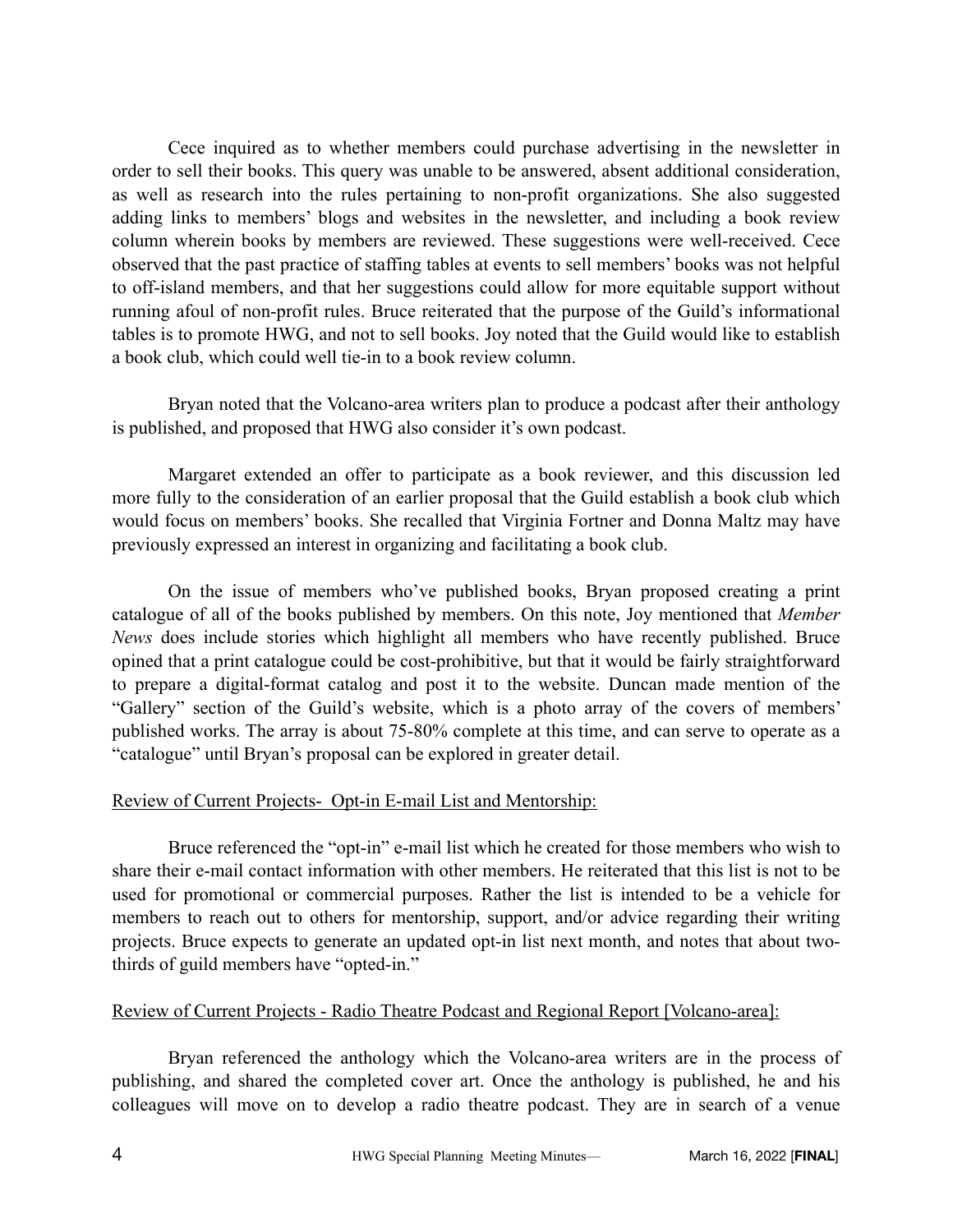(ideally at no cost) which will serve as a sound studio, and of people who will read the works of those writers who would prefer not to read. Bryan envisions short works (poetry and short stories) along with serialized novels. The longer or novel-length works will include more intensive production values, and may include actors, sound effects, music, etc. in the fashion of a traditional radio play. He is considering approaching local businesses to help sponsor this project and would like to see this happen prior to the summer. Bryan also intends to approach Eila Algood, who is affiliated with the Hawi radio station KNKR, about any assistance or support the station may be able to provide. Ideally, Bryan would like to see HWG develop its own podcast, and this suggestion was well-received.

#### Review of Current Projects - *Reading and Responses* and *Write On:*

Margaret Zacharias coordinates the team of facilitators for the on-line writers group known as *Readings and Responses,* which meets via Zoom every Saturday. Margaret had previously provided to the BOD via e-mail detailed concerns about the efficiency of the group in light of the increasing number of new members with diverse backgrounds and little familiarity with the core group. At Margaret's request, Donna had previously distributed to the Board via email a proposed "transition plan" prepared by the team of facilitators. This plan is intended to refine the parameters of *Readings and Responses,* in order to better address the needs and concerns of its members. This transition plan was discussed more fully later in the meeting during the agenda item "Members' Suggestions." Margaret emphasized that there may soon be a need to establish a second on-line writers group, but that currently there are no resources available to move in that direction.

Inquiry was made as to the status of *Write On*, the YouTube program created and hosted by Diann Wilson, but no information was available at this time.

## Members' Suggestions*:*

Among the suggestions previously proposed by members were facilitating a book club and engaging in community outreach. Other ideas, such as publishing an anthology and creating a position for a marketing/publishing coordinator were all considered possible future Guild activities, but would require members who are willing to volunteer to establish and support these activities.

Margaret then asked for guidance regarding the proposed transition plan prepared by the on-line writers group facilitators team, which they would like to implement May through August. Bruce advised that he supported diversity among the writers' groups, and that it would be best if each group developed its own structure, as well as fashioned rules that best suited that particular group's participants. He noted that he has long been a member of the writers group which meets at Tutu's House in Waimea, and that this group has been a successful forum for writers, but that it operates somewhat differently than *Readings and Responses*. Bruce did express confusion as to what the team meant by "closing" some of the on-line meetings.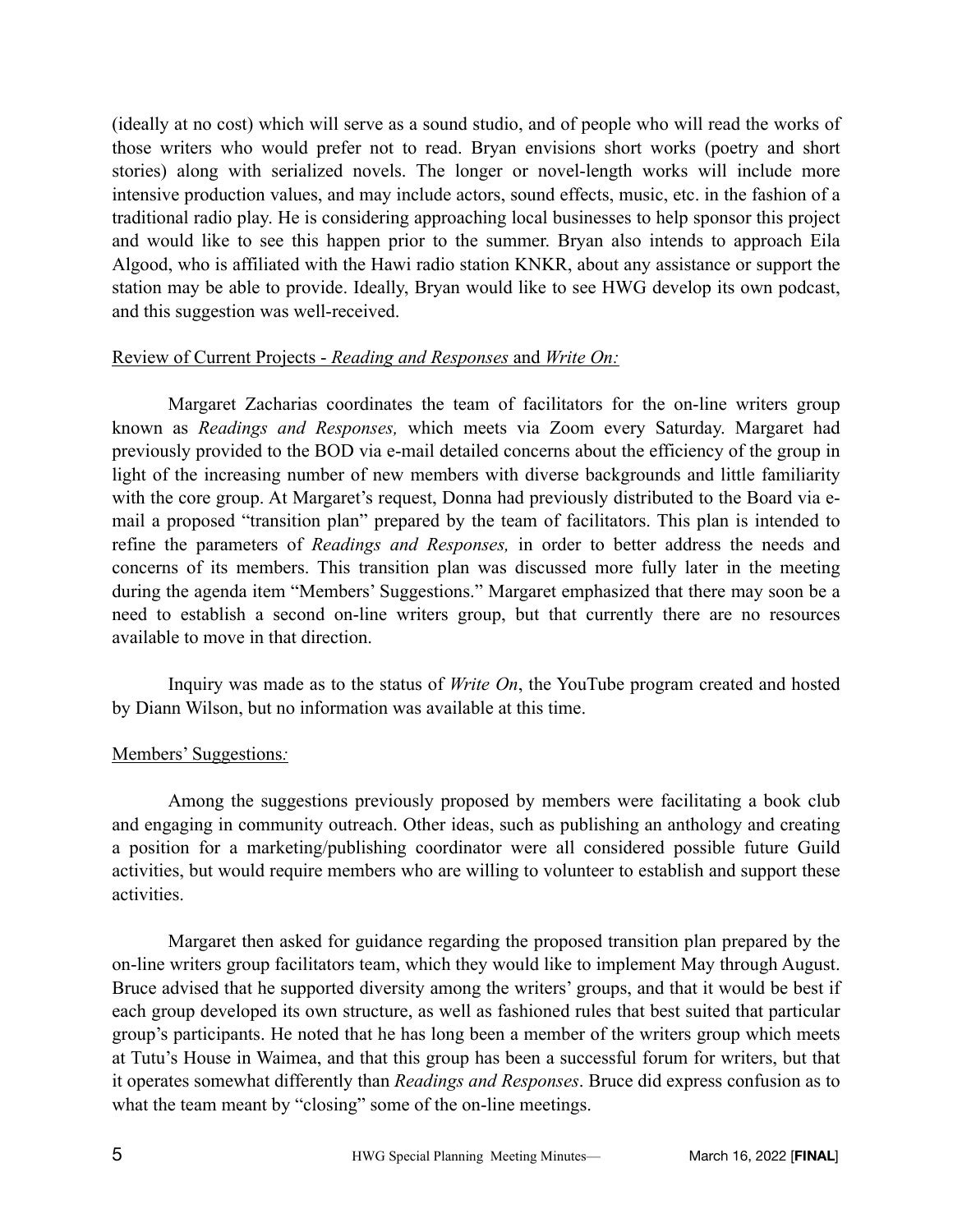Margaret sought to clarify a few of the teams' more salient points, including allowing a long-standing core group to focus on sequential projects, while incorporating new members into the group in an efficient fashion. The team suggested that three (or four) meetings per month would be closed to new members, allowing the continuity the current writers desire, and that one meeting per month would be more inclusive. The team also proposed transitioning to a system which would require that members who wish to attend RSVP in advance, and indicate the genre of the writing they wished to read. It was noted again that ideally a second on-line writers group could be developed, but limited resources prevent that at this time.

Bruce responded again by encouraging autonomy, inclusiveness, and diversity amongst the various writers groups, and requested that Donna add the topic of the team's four-month transition plan to the agenda for the Board of Directors meeting scheduled for March 23rd.

As time was running short, only brief reference was made to the proposal for a new member orientation program, and, like many of the other suggestions, it was agreed that this is an idea certainly to be pursued, but that volunteers will be needed to coordinate this and many of the other proposed future activities and programs suggested by members.

Bruce then advised that he had been approached by a member (who wishes to remain anonymous) who may be questioning the decision to seek non-profit status for HWG, and a discussion ensued. Reference was made to the potential availability of grant funding for nonprofit organizations as an important factor guiding the Guild's decision in this regard. Joy made mention of the Laura Jane Musser Rural Arts grant, for which the Guild is eligible to apply. Discussion then focused on what the Guild would spend grant money on, and whether those projects would be consistent with the Guild's primary stated goals. It was agreed that more concrete ideas for the expenditure of grant funds would need to be developed. Diane remarked that the Volcano-area writers upcoming radio theatre podcast might be supported financially in part by grant funds.

Margaret pointed out that one of the Guild's goals is to become involved with mentoring students and helping to develop their writing skills. She further suggested that the Guild consider partnering with high school English teachers to establish and implement a scholarship program for students, and utilizing grant funding to provide scholarship awards. This idea was wellreceived, but again, would require someone willing to take on an outreach role. Diane made mention of members living on other islands who were affiliated with schools and colleges, and who might be willing to help HWG explore the proposal of an HWG scholarship program in greater detail. Joy suggested that the Guild consider a writing contest for students, with the winner(s) being both published in *Latitudes* and receiving a cash award.

The need and/or desire for non-profit training (pursuant to  $\S501(c)(3)$ , IRS Code) was raised, and in this regard, Joy requested that Donna add the topic of ethics training to the agenda for the upcoming BOD meeting on March 23rd.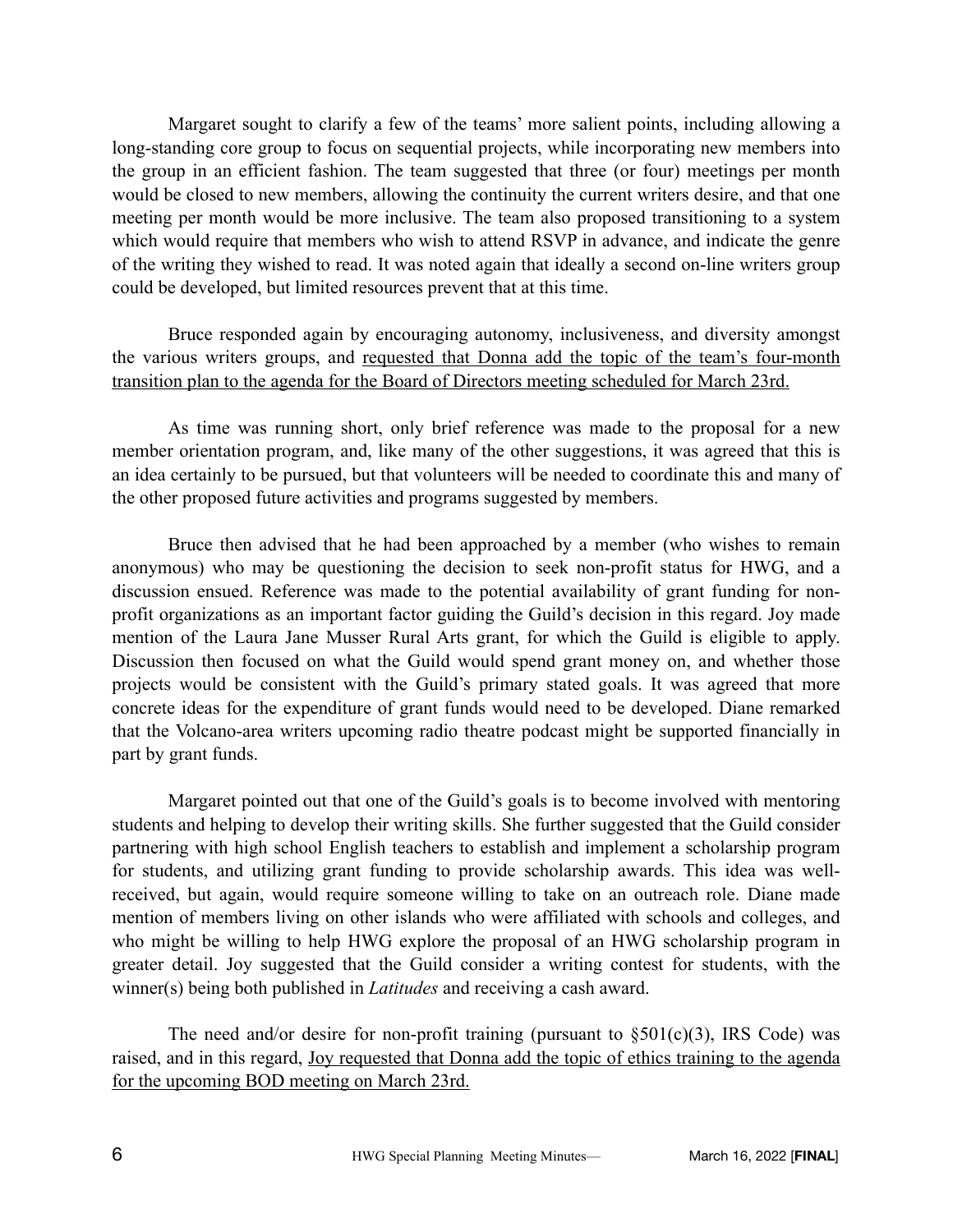#### Brainstorming Session:

Endeavoring to keep the meeting to the scheduled 90 minute time period allowed, Bruce summarized the Guild's emphasis on future activities as: out-reach to schools, extending the Guild's on-line writers groups, and support (including possible financial assistance) for the radio theatre podcast.

It was also agreed that substantial efforts will need to be made to solicit more participation from Guild members, and to engage members' involvement in long-term planning. Bruce proposed directly soliciting members to help out with Guild activities, and mentioned the need to find an understudy for the webmaster position. Bruce emphasized the need to maintain a YouTube presence, and to follow-up with respect to the status of the Guild's current YouTube productions.

## Financial Planning:

Prior to the meeting, Bob had distributed to the BOD an HWG annual budget, 2018 -2021, which includes a draft of the proposed annual budget for 2022. (Please see Attachment "A"). The budget was compiled in anticipation of a more normalized year, in terms of typical, pre-pandemic Guild activities. He noted that the Guild's decision to change the manner in which dues are paid has resulted in less income being generated than in past years. His calculations suggest a projected deficit for the year of \$504.45, although some of these line-items are rough estimates. The annual budget will be presented at the March BOD meeting for review and approval by the Board. Bruce commented that, as Joy had pointed out, grant funding from the Laura Jane Musser Rural Arts grant program is intended to supplement general operating expenses, and that the Guild's current source of income is limited to membership dues. Donna added that the Guild would require the assistance of someone with non-profit grant-writing experience in this regard. Joy mentioned that members Holly Algood and Janet Carpenter may have previous grant-writing experience. Brian commented that he believes the Volcano-area writers have received grant-funding to attend the certification program offered by Na Leo TV, and that Janet may have been instrumental in pursuing this source of funding. Brian and Joy agreed to follow up on this issue.

## Final Comments:

Bruce provided each attendee an opportunity to be heard before adjourning.

Duncan mentioned that a consideration of future projects should include not only web and on-line material, but printed material as well. Although projects like a non-digitized, print version of the newsletter *Member News* may be cost prohibitive, there could be some projects that would be more affordably rendered into print. Donna agreed that promoting printed materials in addition to digitized projects is important. She mentioned that a new member (Circe Woessner) is currently publishing a print magazine, and that a founding member (Eila Algood)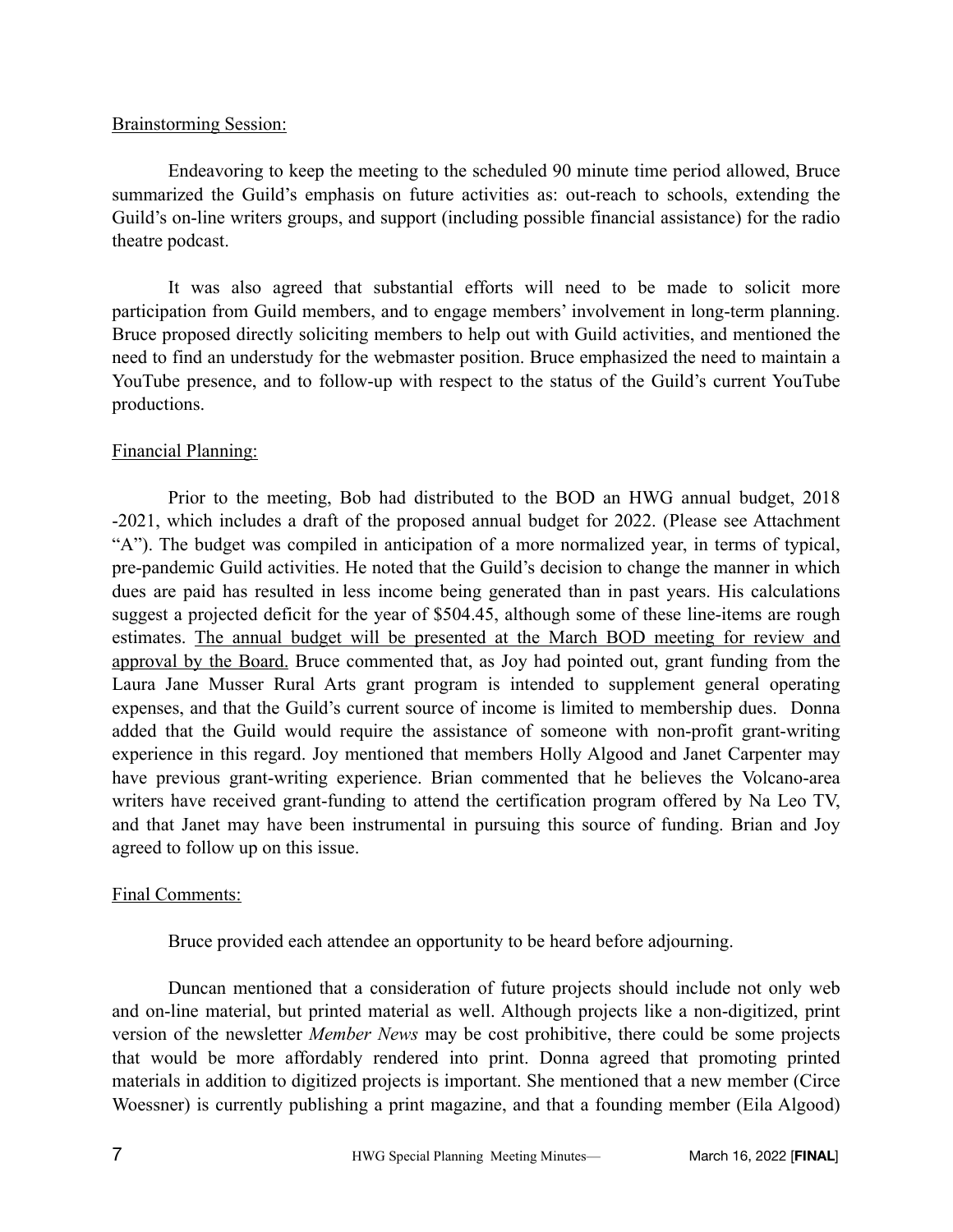has expressed an interest in putting together an anthology, similar to that published by the Volcano-area writers.

Bob expressed an interest in the Guild expanding its efforts regarding writing workshops, mentorship programs, and writing support groups. Margaret indicated her appreciation for the enthusiasm and ideas the attendees brought to the meeting.

Joy will follow-up with Virginia Fortner with respect to the proposal of establishing and facilitating a book club; she will also plan on adding a "book review" column to the newsletter. Joy reminded Donna that the issue of scheduling ethics training will need to be added to the agenda for the next BOD meeting.

Diane remarked that CherylAnn Farrell and another member may have educational contacts on other islands and could be resources to tap regarding the establishment of a scholarship program or student writing contest. Also, she will contact Diann Wilson to inquire as to her availability to continue producing *Write On*. In the event that Diann is willing to continue with this YouTube production, Diane will suggest that a session on what makes a *Latitudes* submission successful, with Bob Lupo, might be helpful.

Donna Maltz was given a chance to weigh in, but was unable to participate at this time.

Bryan reiterated a vision for the future which included his assistance in developing a podcast not only for the Volcano-area writers but for the Guild as well.

Bruce expressed his appreciation to all for sharing their ideas, and for their significant contributions to the Guild.

## ANNOUNCEMENTS:

The next **Board of Directors meeting will be held on March 23, 2022 at 1:00 pm**. Due to pandemic restrictions, all meetings for the foreseeable future will be **held via Zoom ONLY and will be hosted by Duncan.** The **meeting adjourned at 2:34 pm.**

Respectfully submitted this 23rd day of March, 2022.

By: *\_\_\_Donna Beumler\_\_\_* Donna Beumler **Secretary** Hawaii Writers Guild